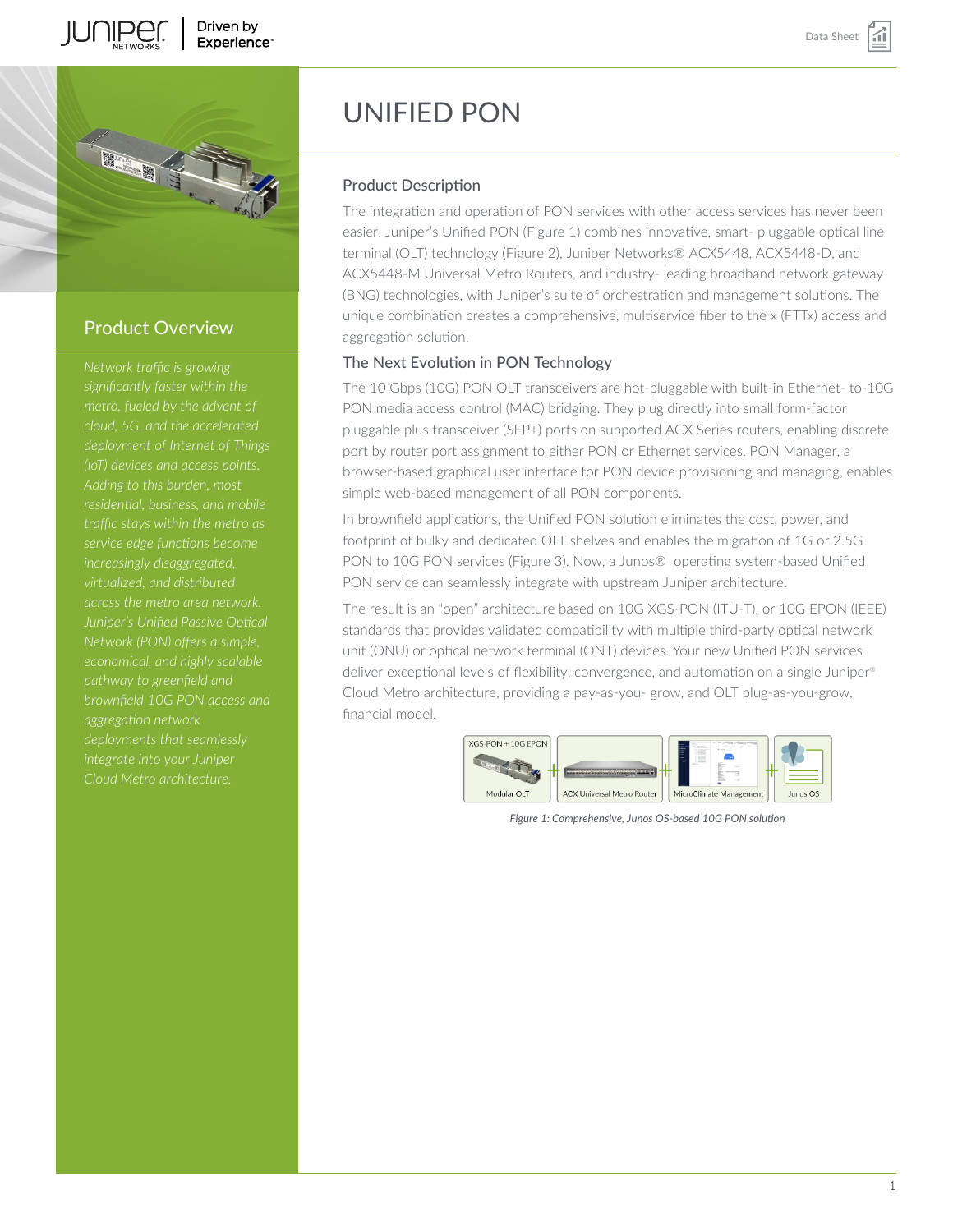# 10G XGS-PON and 10G EPON Pluggable OLT



# Applications:

- High-density PON aggregation
- 10G XGS or 10G EPON services  $\bullet$
- Residential broadband services  $\bullet$
- High bandwidth business connectivity
- Enterprise/Campus PON  $\bullet$
- Wireless 4G/5G xHaul
- Hospitality/MDU offerings  $\bullet$
- Incremental pluggable growth model



*Figure 2: Integrated 10G PON OLT transceiver*

*Figure 3: Legacy versus Juniper Unified PON solution*

# Simple Web-Based Management for Converged 10G PON Access

The PON Manager Web interface provides direct access to all PON components, which allows templated provisioning and management. The simple-to-use platform supports full customization of all services and visualization of device MIBs.







*Figure 4: GUI windows from PON Manager: OLT data, ONU/ONT administration, and service provisioning*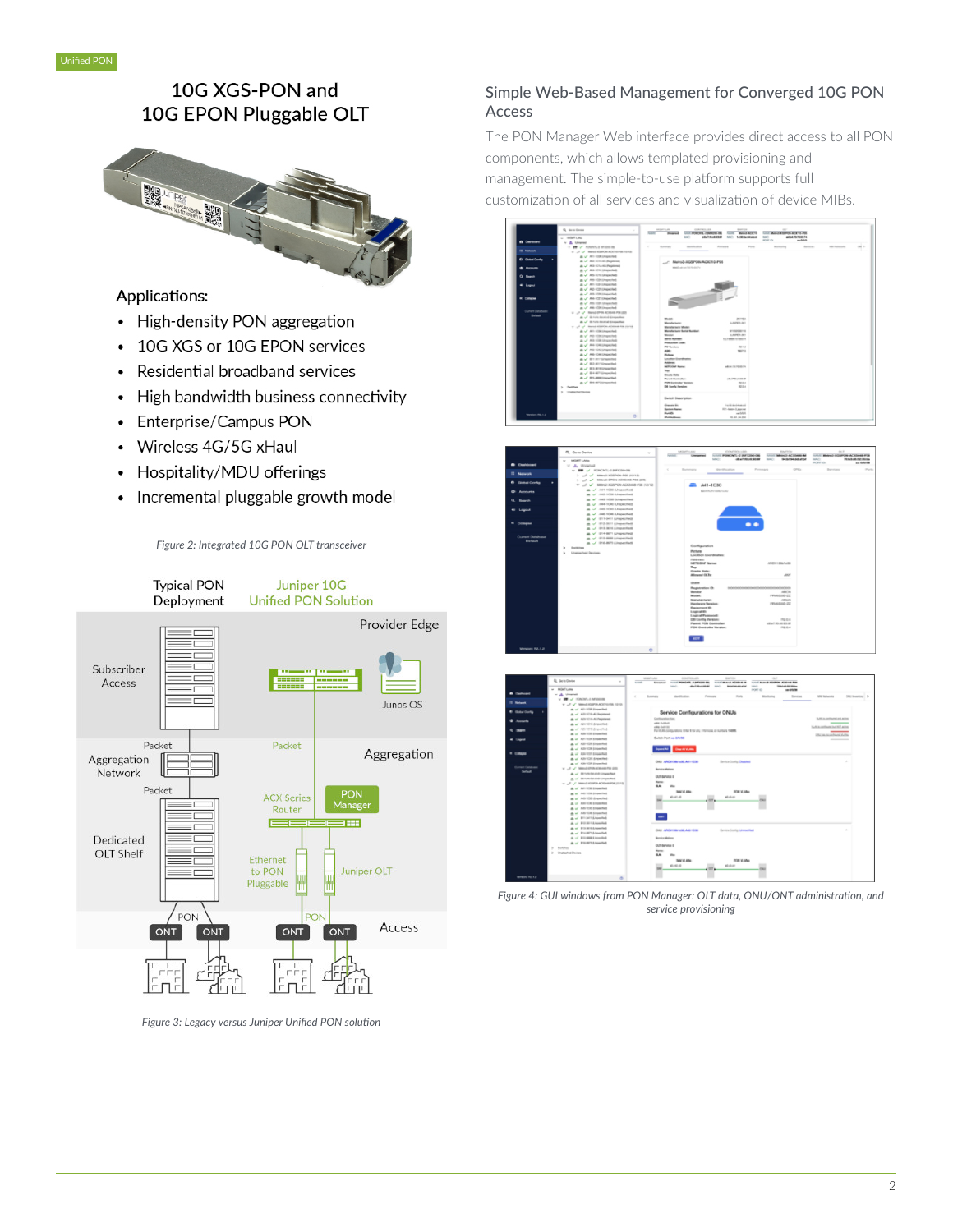The provisioning and control of Juniper's Unified PON solution is provided through the MicroClimate Management System (MCMS). MCMS consists of three elements:

- **PON Manager** provisions and manages the active PON devices in a network through a browser-based GUI
- **Northbound Interface** leverages standards-based NETCONF protocol and published YANG data models
- **Distributed PON Control Agent** bridges OMCI/OAM communications from the OLT to PON Manager and supports scalable deployments with external servers, or it can be integrated into the ACX5448, ACX5448-D, and ACX5448-M Universal Metro Routers starting in Junos OS release 21.3R1.

MCMS is an easy to use, simple to deploy, management system for PON service requirements.

## Architecture and Key Components

Juniper Cloud Metro is Juniper's overarching vision of how metro networks will transform to support emerging, disruptive, and pioneering technologies in the cloud, 5G, and IoT era. The underlying infrastructure of Juniper Cloud Metro, the IP services fabric, facilitates manual and automated interaction between physical network functions (PNFs), virtualized network functions (VNFs), and cloud operations across a single cloud metro environment. This provides a holistic view and wide-ranging control over operations.

Unified PON services are seamlessly integrated into the Juniper Cloud Metro solution, providing multiple deployment models and hardware choices. Options include scaling up of existing PON connections to 10G, or offering new 10G PON services while lowering OpEx through power and space savings, providing an efficient and economical deployment model.

- **Simplified architecture for all services**: Deploy 10G PON alongside existing Ethernet services, including mobile backhaul, Remote PHY, direct Internet, and metro Ethernet on the same device.
- **Consolidated and simplified PON deployments**: Easily migrate your 1G or 2.5G FTTx services to 10G PON over existing fiber plants and leverage a variety of third-party ONU/ONT devices. For greenfield deployments, move immediately to 10G PON on every fiber to provide highly competitive access and aggregation services. In either case, the new Unified 10G PON access and aggregation architecture benefits from industryleading virtual or physical BNG solutions and Junos OS orchestration.
- **Open, standards-based orchestration**: Avoid vendor lock-in to legacy PON systems due to the Unified PON solution's compatibility with most third-party ONU/ONT devices. Juniper offers a comprehensive suite of automation tools to create

customized, end-to-end workflows from ONU/ ONT, through OLT, to BNG, a variety of APIs to integrate operations, NETCONF configuration protocol, and YANG data modeling. Juniper's portfolio of physical and virtual network functions converts disparate network elements into a highly integrated and orchestrated cloud of fungible and highly scalable service resources.

• **Seamless integration with advanced BNG operations**: Gain the performance and advanced features operators need to improve service velocity, market coverage, and profitability. Juniper's physical and virtual BNG solutions help broadband providers deliver service agility, subscriber density, and automation. Combining Juniper's integrated 10G PON OLT transceivers with supported ACX Series routers on a Juniper BNG-enabled service architecture creates a highly distributed PON access and aggregation solution. Operators gain the ability to load-balance and scale out across broadband service delivery networks, while eliminating the need for applicationspecific OLT shelves and legacy Broadband Remote Access Server (B-RAS) platforms. The Juniper Unified PON Solution transforms rigid residential service access and aggregation elements into agile, cloud-fungible resources that are integral to the converged cloud metro architecture.

#### Features and Benefits

Juniper's Unified PON solution goes beyond solving persistent bandwidth consumption challenges. It delivers a new FTTx paradigm that supports residential, business, and mobile transport services over a single architecture for operators. It provides better integration with other network resources, improved opportunity for automation, and a highly compelling and easy migration path for 10G PON upgrades.

- **Leverage SFP+ ports on supported ACX Series routers**: Customizable configuration of each access router on a portby-port basis as FTTx or Ethernet services provides a pay-asyou-grow, and OLT plug-as-you-grow, deployment model.
- **Interoperability with third-party ONU/ONT devices**: The Juniper integrated 10G PON OLT transceiver interoperates with multiple popular third-party ONU/ONT devices, leveraging standards-compliant OMCI (XGS) and OAM (EPON) protocols. This eliminates vendor lock-in and provides the flexibility to create a best-in-class FTTx deployment.
- **OLT functionality**: Multiservice support includes built-in traffic shaping and scheduling per service (Internet, over- the-top video, voice, and so on), and comprehensive port and service statistics. Services are delivered with flexible VLAN options including single or stacked tags.